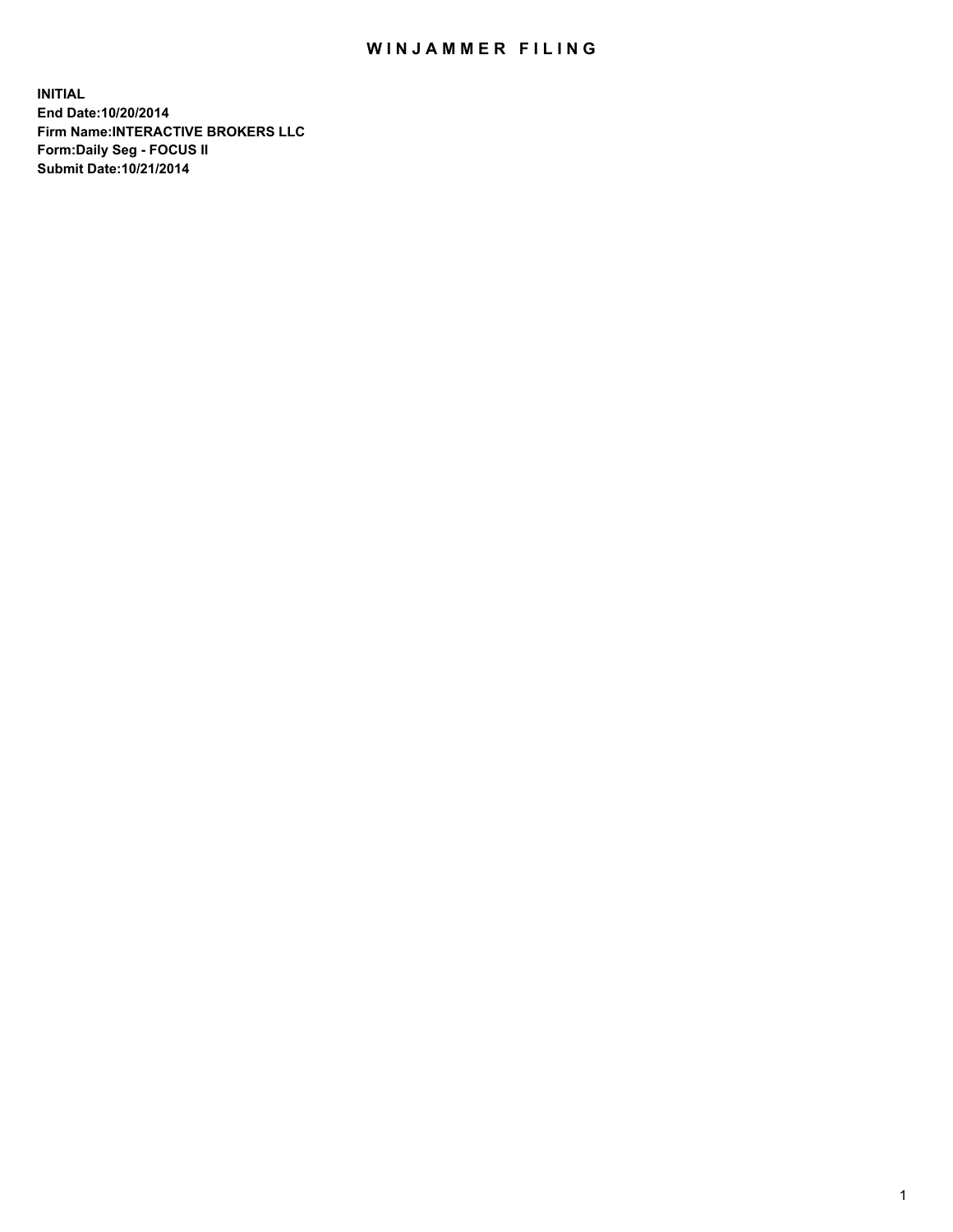## **INITIAL End Date:10/20/2014 Firm Name:INTERACTIVE BROKERS LLC Form:Daily Seg - FOCUS II Submit Date:10/21/2014 Daily Segregation - Cover Page**

| Name of Company<br><b>Contact Name</b><br><b>Contact Phone Number</b><br><b>Contact Email Address</b>                                                                                                                                                                                                                          | <b>INTERACTIVE BROKERS LLC</b><br><b>Michael Ellman</b><br>203-422-8926<br>mellman@interactivebrokers.co<br>$\underline{\mathbf{m}}$ |
|--------------------------------------------------------------------------------------------------------------------------------------------------------------------------------------------------------------------------------------------------------------------------------------------------------------------------------|--------------------------------------------------------------------------------------------------------------------------------------|
| FCM's Customer Segregated Funds Residual Interest Target (choose one):<br>a. Minimum dollar amount: ; or<br>b. Minimum percentage of customer segregated funds required:% ; or<br>c. Dollar amount range between: and; or<br>d. Percentage range of customer segregated funds required between:% and%.                         | <u>0</u><br>0<br><u>155,000,000 245,000,000</u><br>00                                                                                |
| FCM's Customer Secured Amount Funds Residual Interest Target (choose one):<br>a. Minimum dollar amount: ; or<br>b. Minimum percentage of customer secured funds required:% ; or<br>c. Dollar amount range between: and; or<br>d. Percentage range of customer secured funds required between:% and%.                           | <u>0</u><br>0<br>80,000,000 120,000,000<br>0 <sub>0</sub>                                                                            |
| FCM's Cleared Swaps Customer Collateral Residual Interest Target (choose one):<br>a. Minimum dollar amount: ; or<br>b. Minimum percentage of cleared swaps customer collateral required:% ; or<br>c. Dollar amount range between: and; or<br>d. Percentage range of cleared swaps customer collateral required between:% and%. | $\overline{\mathbf{0}}$<br>0<br>0 <sub>0</sub><br>0 <sub>0</sub>                                                                     |
| Current ANC:on<br><b>Broker Dealer Minimum</b><br>Debit/Deficit - CustomersCurrent AmountGross Amount<br>Domestic Debit/Deficit<br>Foreign Debit/Deficit                                                                                                                                                                       | 2,458,549,090 20-OCT-2014<br>335,045,379<br>3,472,945<br>3,949,8170                                                                  |
| Debit/Deficit - Non CustomersCurrent AmountGross Amount<br>Domestic Debit/Deficit<br>Foreign Debit/Deficit<br>Proprietary Profit/Loss<br>Domestic Profit/Loss<br>Foreign Profit/Loss                                                                                                                                           | 0 <sub>0</sub><br>0 <sub>0</sub><br><u>0</u><br>$\underline{\mathbf{0}}$                                                             |
| Proprietary Open Trade Equity<br>Domestic OTE<br>Foreign OTE<br><b>SPAN</b><br><b>Customer SPAN Calculation</b><br>Non-Customer SPAN Calcualation                                                                                                                                                                              | <u>0</u><br><u>0</u><br>982,683,832<br>16,255,043                                                                                    |
| <b>Proprietary Capital Charges</b><br>Minimum Dollar Amount Requirement<br>Other NFA Dollar Amount Requirement                                                                                                                                                                                                                 | <u>0</u><br>20,000,000 [7465]<br>21,434,667 [7475]                                                                                   |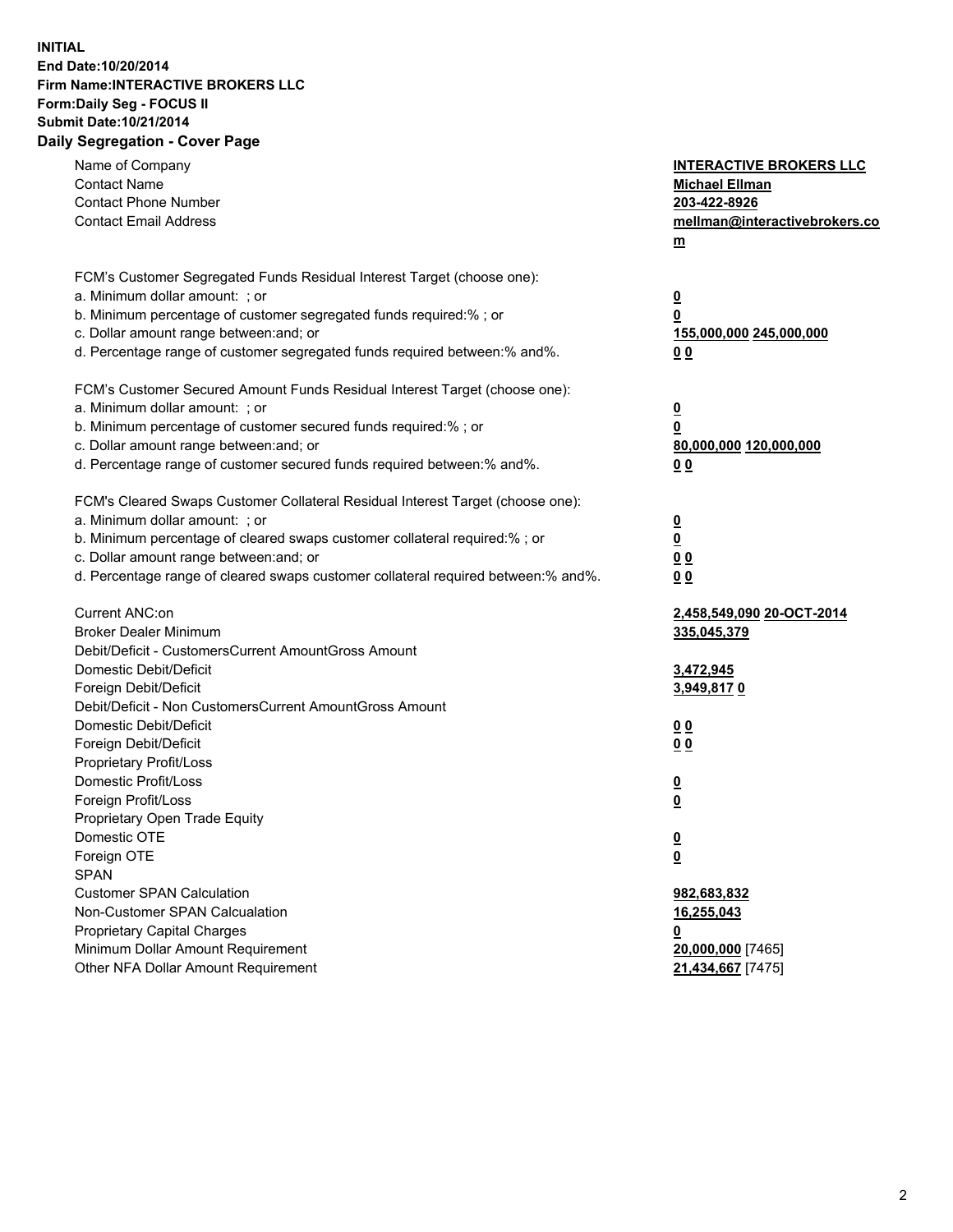## **INITIAL End Date:10/20/2014 Firm Name:INTERACTIVE BROKERS LLC Form:Daily Seg - FOCUS II Submit Date:10/21/2014 Daily Segregation - Secured Amounts**

|                | Daily Jegregation - Jeculed Aniounts                                                                       |                                   |
|----------------|------------------------------------------------------------------------------------------------------------|-----------------------------------|
|                | Foreign Futures and Foreign Options Secured Amounts                                                        |                                   |
|                | Amount required to be set aside pursuant to law, rule or regulation of a foreign                           | $0$ [7305]                        |
|                | government or a rule of a self-regulatory organization authorized thereunder                               |                                   |
| 1.             | Net ledger balance - Foreign Futures and Foreign Option Trading - All Customers                            |                                   |
|                | A. Cash                                                                                                    | 314,239,191 [7315]                |
|                | B. Securities (at market)                                                                                  | $0$ [7317]                        |
| 2.             | Net unrealized profit (loss) in open futures contracts traded on a foreign board of trade                  | -13,015,348 [7325]                |
| 3.             | Exchange traded options                                                                                    |                                   |
|                | a. Market value of open option contracts purchased on a foreign board of trade                             | <u>121,194</u> [7335]             |
|                | b. Market value of open contracts granted (sold) on a foreign board of trade                               | -418,502 <sup>[7337]</sup>        |
| 4.             | Net equity (deficit) (add lines 1. 2. and 3.)                                                              | 300,926,535 [7345]                |
| 5.             | Account liquidating to a deficit and account with a debit balances - gross amount                          | 3,949,817 [7351]                  |
|                | Less: amount offset by customer owned securities                                                           | 0 [7352] 3,949,817 [7354]         |
| 6.             | Amount required to be set aside as the secured amount - Net Liquidating Equity                             | 304,876,352 [7355]                |
|                | Method (add lines 4 and 5)                                                                                 |                                   |
| 7.             | Greater of amount required to be set aside pursuant to foreign jurisdiction (above) or line                | 304,876,352 [7360]                |
|                | 6.                                                                                                         |                                   |
|                | FUNDS DEPOSITED IN SEPARATE REGULATION 30.7 ACCOUNTS                                                       |                                   |
| $\mathbf{1}$ . | Cash in banks                                                                                              |                                   |
|                | A. Banks located in the United States                                                                      | 341,109,703 [7500]                |
|                | B. Other banks qualified under Regulation 30.7                                                             | 0 [7520] 341,109,703 [7530]       |
| 2.             | Securities                                                                                                 |                                   |
|                | A. In safekeeping with banks located in the United States                                                  | $0$ [7540]                        |
|                | B. In safekeeping with other banks qualified under Regulation 30.7                                         | 0 [7560] 0 [7570]                 |
| 3.             | Equities with registered futures commission merchants                                                      |                                   |
|                | A. Cash                                                                                                    | $0$ [7580]                        |
|                | <b>B.</b> Securities                                                                                       | $0$ [7590]                        |
|                | C. Unrealized gain (loss) on open futures contracts                                                        | $0$ [7600]                        |
|                | D. Value of long option contracts                                                                          | $0$ [7610]                        |
|                | E. Value of short option contracts                                                                         | 0 [7615] 0 [7620]                 |
| 4.             | Amounts held by clearing organizations of foreign boards of trade                                          |                                   |
|                | A. Cash                                                                                                    | $0$ [7640]                        |
|                | <b>B.</b> Securities                                                                                       | $0$ [7650]                        |
|                | C. Amount due to (from) clearing organization - daily variation                                            | $0$ [7660]                        |
|                | D. Value of long option contracts                                                                          | $0$ [7670]                        |
|                | E. Value of short option contracts                                                                         | 0 [7675] 0 [7680]                 |
| 5.             | Amounts held by members of foreign boards of trade                                                         |                                   |
|                | A. Cash                                                                                                    | 64,756,497 [7700]                 |
|                | <b>B.</b> Securities                                                                                       | $0$ [7710]                        |
|                | C. Unrealized gain (loss) on open futures contracts                                                        | 4,685,354 [7720]                  |
|                | D. Value of long option contracts                                                                          | 121,191 [7730]                    |
|                | E. Value of short option contracts                                                                         | -418,494 [7735] 69,144,548 [7740] |
| 6.             | Amounts with other depositories designated by a foreign board of trade                                     | $0$ [7760]                        |
| 7.             | Segregated funds on hand                                                                                   | $0$ [7765]                        |
| 8.             | Total funds in separate section 30.7 accounts                                                              | 410,254,251 [7770]                |
| 9.             | Excess (deficiency) Set Aside for Secured Amount (subtract line 7 Secured Statement<br>Page 1 from Line 8) | 105,377,899 [7380]                |
| 10.            | Management Target Amount for Excess funds in separate section 30.7 accounts                                | 80,000,000 [7780]                 |
| 11.            | Excess (deficiency) funds in separate 30.7 accounts over (under) Management Target                         | 25,377,899 [7785]                 |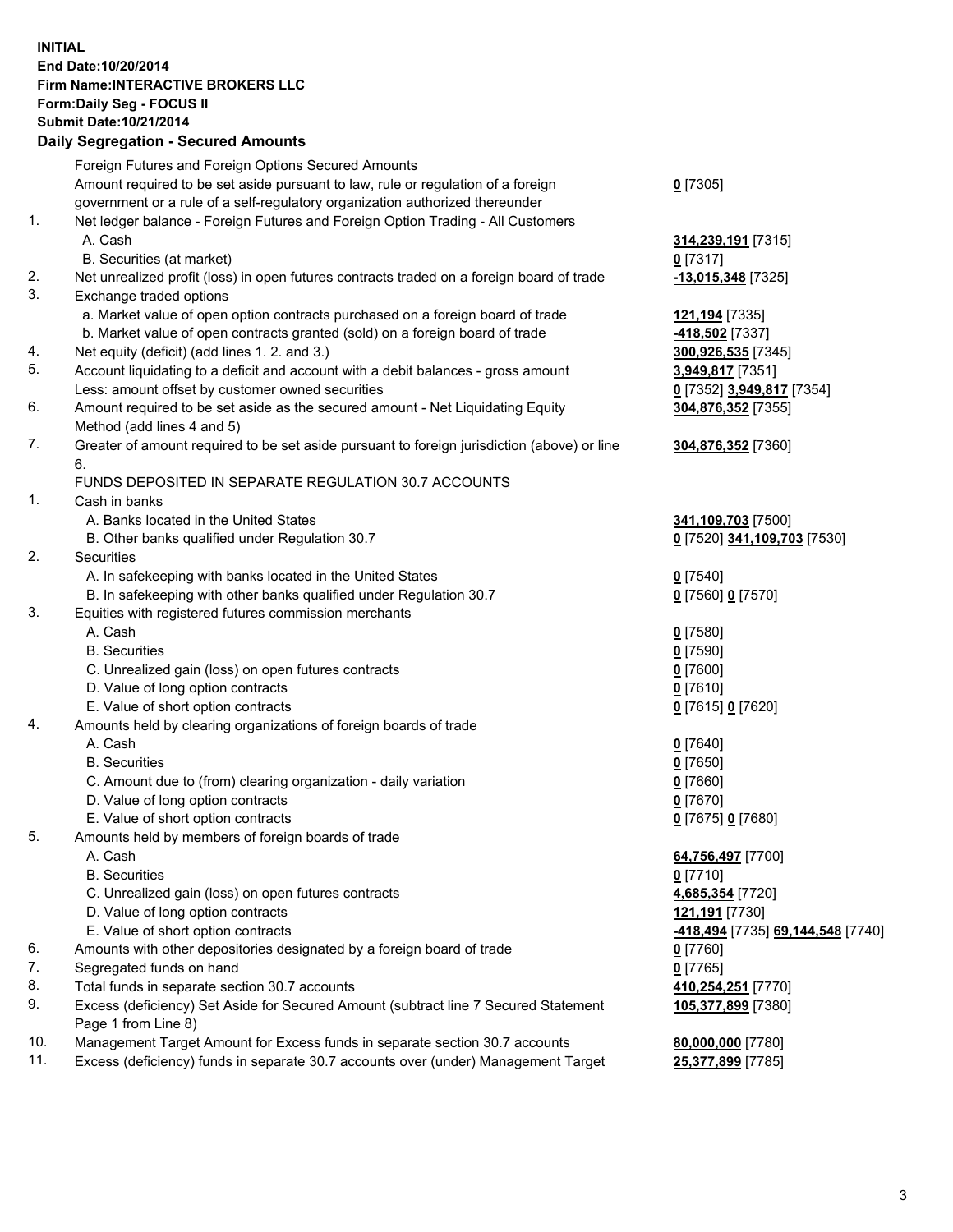**INITIAL End Date:10/20/2014 Firm Name:INTERACTIVE BROKERS LLC Form:Daily Seg - FOCUS II Submit Date:10/21/2014 Daily Segregation - Segregation Statement** SEGREGATION REQUIREMENTS(Section 4d(2) of the CEAct) 1. Net ledger balance A. Cash **2,316,327,321** [7010] B. Securities (at market) **0** [7020] 2. Net unrealized profit (loss) in open futures contracts traded on a contract market **5,384,052** [7030] 3. Exchange traded options A. Add market value of open option contracts purchased on a contract market **85,102,162** [7032] B. Deduct market value of open option contracts granted (sold) on a contract market **-183,489,998** [7033] 4. Net equity (deficit) (add lines 1, 2 and 3) **2,223,323,537** [7040] 5. Accounts liquidating to a deficit and accounts with debit balances - gross amount **3,472,945** [7045] Less: amount offset by customer securities **0** [7047] **3,472,945** [7050] 6. Amount required to be segregated (add lines 4 and 5) **2,226,796,482** [7060] FUNDS IN SEGREGATED ACCOUNTS 7. Deposited in segregated funds bank accounts A. Cash **384,760,261** [7070] B. Securities representing investments of customers' funds (at market) **1,253,242,205** [7080] C. Securities held for particular customers or option customers in lieu of cash (at market) **0** [7090] 8. Margins on deposit with derivatives clearing organizations of contract markets A. Cash **9,143,329** [7100] B. Securities representing investments of customers' funds (at market) **113,522,290** [7110] C. Securities held for particular customers or option customers in lieu of cash (at market) **0** [7120] 9. Net settlement from (to) derivatives clearing organizations of contract markets **-1,684,912** [7130] 10. Exchange traded options A. Value of open long option contracts **1,464,066** [7132] B. Value of open short option contracts **-5,270,562** [7133] 11. Net equities with other FCMs A. Net liquidating equity **-107,155,847** [7140] B. Securities representing investments of customers' funds (at market) **814,959,141** [7160] C. Securities held for particular customers or option customers in lieu of cash (at market) **0** [7170] 12. Segregated funds on hand **0** [7150] 13. Total amount in segregation (add lines 7 through 12) **2,462,979,971** [7180] 14. Excess (deficiency) funds in segregation (subtract line 6 from line 13) **236,183,489** [7190] 15. Management Target Amount for Excess funds in segregation **155,000,000** [7194]

16. Excess (deficiency) funds in segregation over (under) Management Target Amount Excess

**81,183,489** [7198]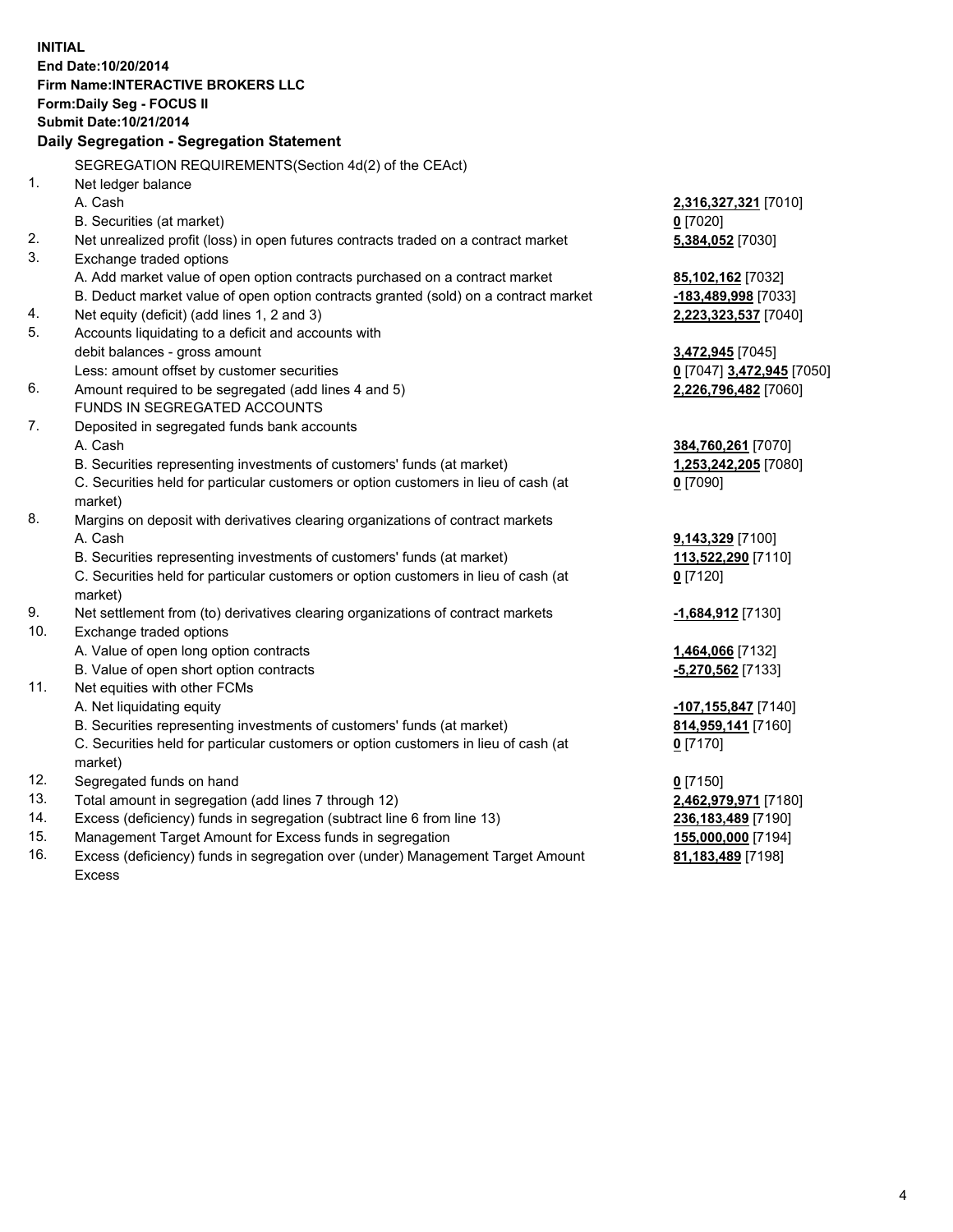## **INITIAL End Date:10/20/2014 Firm Name:INTERACTIVE BROKERS LLC Form:Daily Seg - FOCUS II Submit Date:10/21/2014 Daily Segregation - Supplemental**

| $\blacksquare$ | Total gross margin deficiencies - Segregated Funds Origin                              | 516,795 [9100] |
|----------------|----------------------------------------------------------------------------------------|----------------|
| $\blacksquare$ | Total gross margin deficiencies - Secured Funds Origin                                 | $0$ [9101]     |
| $\blacksquare$ | Total gross margin deficiencies - Cleared Swaps Customer Collateral Funds Origin       | $0$ [9102]     |
| $\blacksquare$ | Total gross margin deficiencies - Noncustomer and Proprietary Accounts Origin          | $0$ [9103]     |
| $\blacksquare$ | Total number of accounts contributing to total gross margin deficiencies - Segregated  | 10 [9104]      |
|                | Funds Origin                                                                           |                |
| $\blacksquare$ | Total number of accounts contributing to total gross margin deficiencies - Secured     | $0$ [9105]     |
|                | Funds Origin                                                                           |                |
| Ξ.             | Total number of accounts contributing to the total gross margin deficiencies - Cleared | $0$ [9106]     |
|                | Swaps Customer Collateral Funds Origin                                                 |                |
| -              | Total number of accounts contributing to the total gross margin deficiencies -         | $0$ [9107]     |
|                | Noncustomer and Proprietary Accounts Origin                                            |                |
| -              | Upload a copy of the firm's daily margin report the FCM uses to issue margin calls     |                |
|                | which corresponds with the reporting date.                                             |                |

10.20.2014 Commodity Margin Deficiency Report.xls